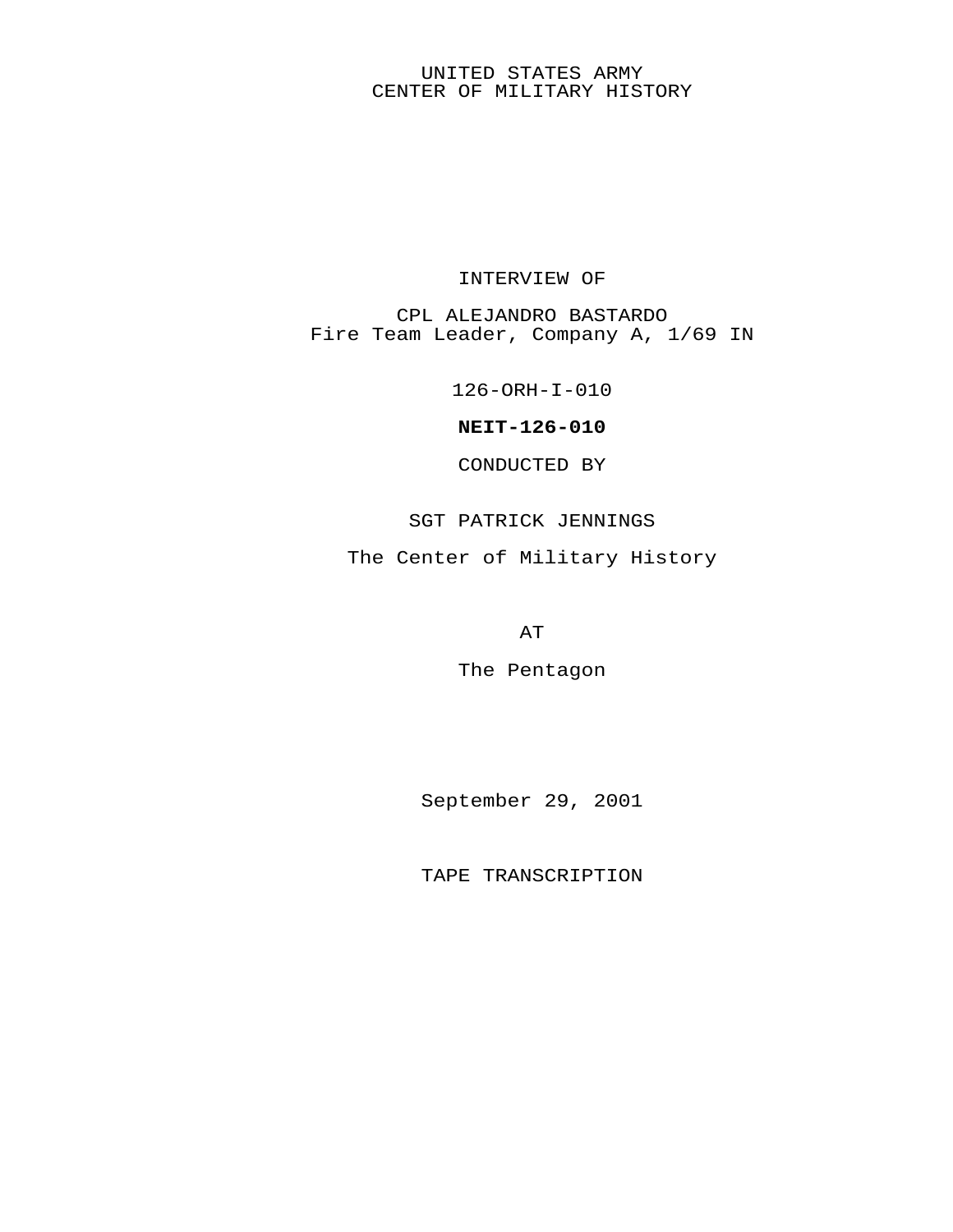| 2<br>SGT JENNINGS: This is SGT Patrick Jennings of the     |
|------------------------------------------------------------|
|                                                            |
| 3<br>126th Military History Detachment conducting an oral  |
| history interview on 29 September 2001. The time is<br>4   |
| 5<br>1326.                                                 |
| Can you tell me your name and spell it, please?<br>6       |
| 7<br>CPL BASTARDO: My name is CPL Bastardo. That is        |
| 8<br>$B-a-s-t-a-r-d-o.$                                    |
| 9<br>SGT JENNINGS: And your first name?                    |
| $10 \,$<br>CPL BASTARDO: First name is Alejandro. That is  |
| 11<br>$A-L-e-j-a-n-d-r-o.$                                 |
| 12<br><b>SGT JENNINGS:</b> Can you tell me your duty       |
| 13<br>assignment?                                          |
| 14<br>CPL BASTARDO: I am a fire team leader in Alpha       |
| Company, 1/69 mechanized. Because of the shortage of<br>15 |
| 16<br>personnel, sometimes I do squad leader, platoon      |
| 17<br>sergeant, you know.                                  |
| 18<br>SGT JENNINGS: I understand. And what is your         |
| civilian occupation?<br>19                                 |
| 20<br>I am a middle school teacher.<br>CPL BASTARDO:       |
| 21<br>SGT JENNINGS: What subject?                          |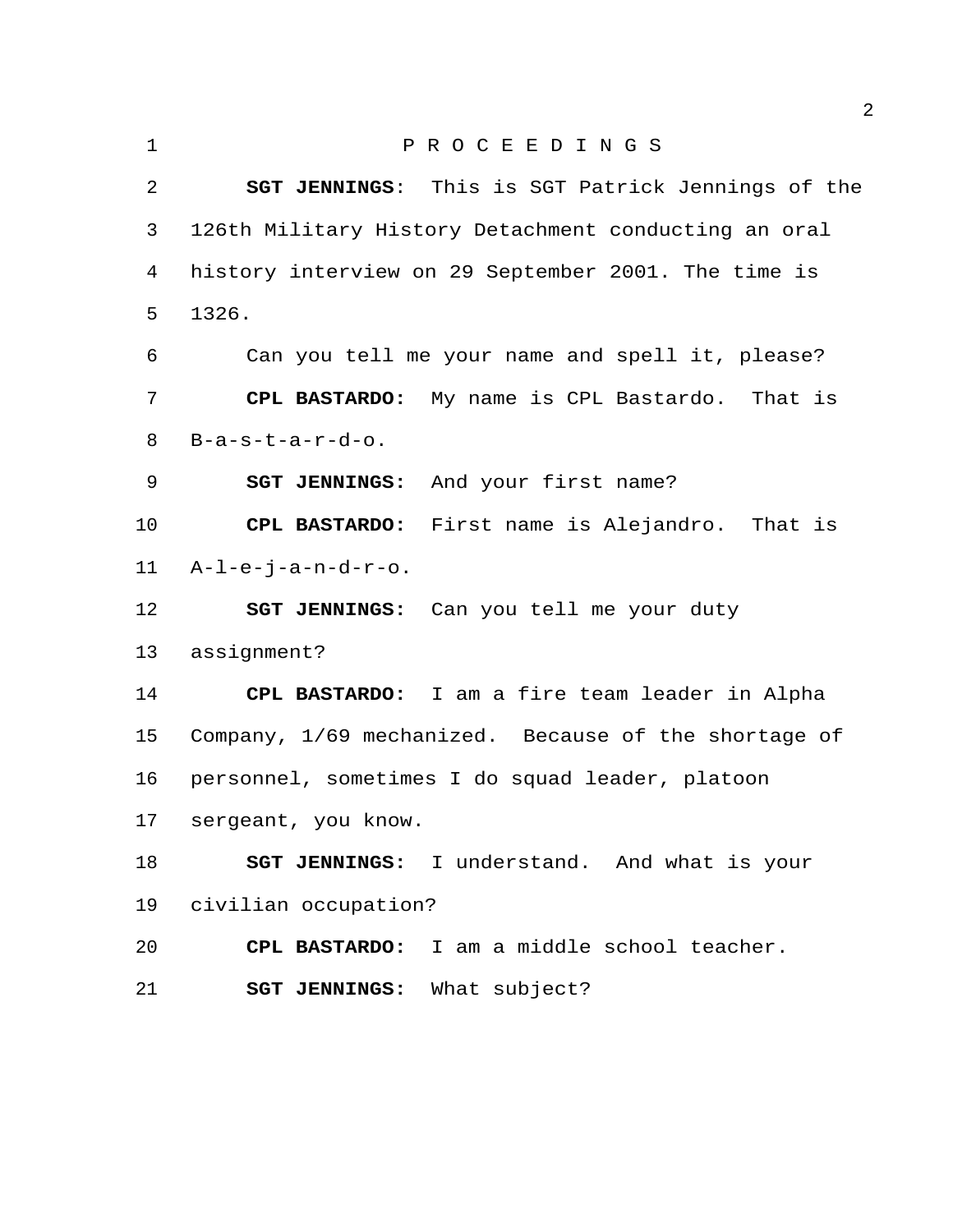**CPL BASTARDO:** I teach literature and Spanish.

 **SGT JENNINGS:** Excellent. What were you doing when you heard of the attack?

 **CPL BASTARDO:** I was teaching. I was in the classroom.

 **SGT JENNINGS:** Did you expect at that time or have a feeling that your unit, this unit would be called up? **CPL BASTARDO:** I immediately when I -- what happened was we kind of like had to lock down the school. That was one of the first things, secure the school. Bring all the kids down to the cafeteria and hold them in place until further notice. And at that point, I actually used one of my colleague's cellular phone number to call down here and find out what was going on. And what they said was that more than likely we were going to get activated but there was no transportation at the time and a lot of complications. I was just trying to find out what was happening, if we were going to come down or what.

 **SGT JENNINGS:** How long did it take you to report after you were called up?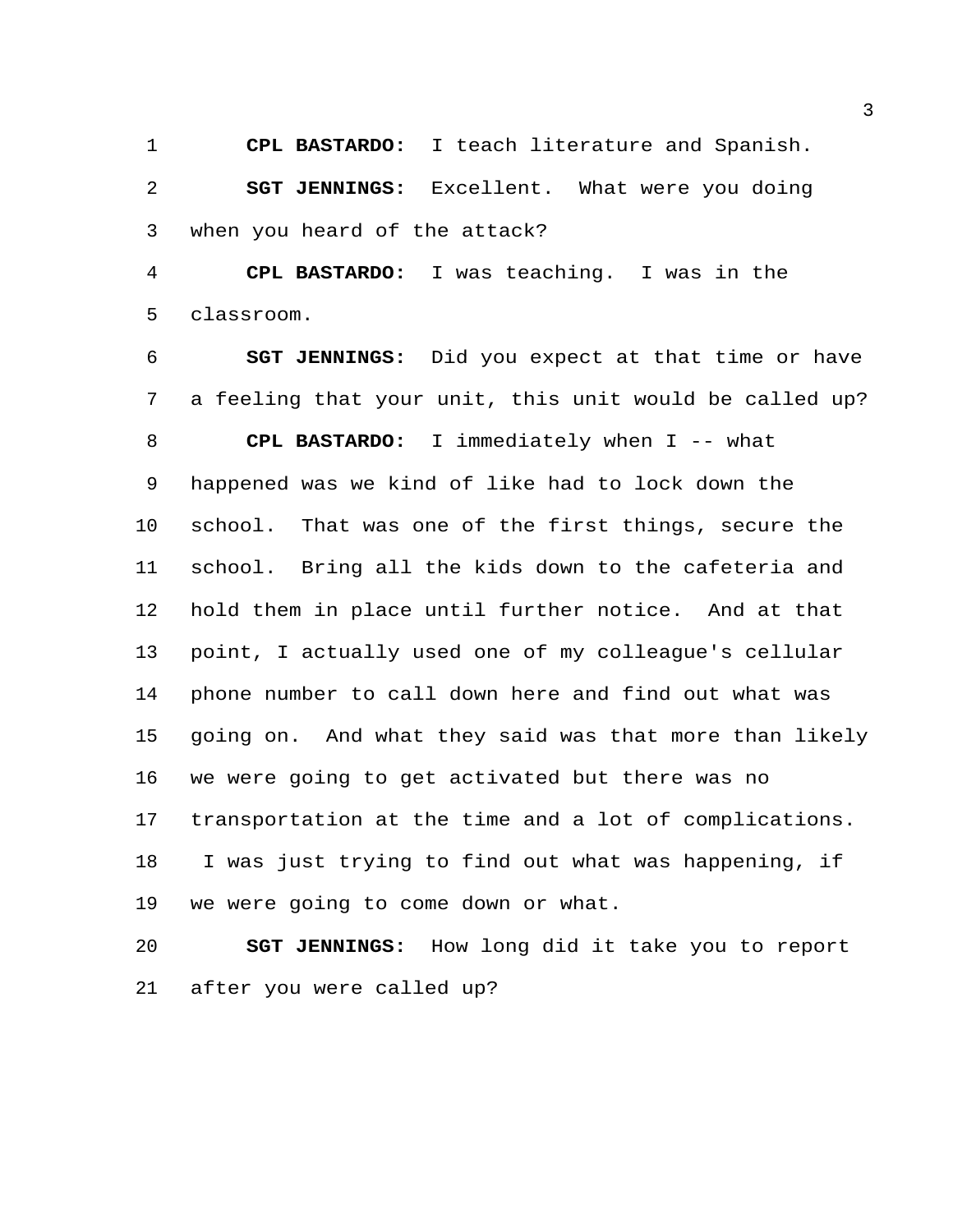**CPL BASTARDO:** It actually -- I couldn't leave school until right after 6:30. That was when the last parent came to pick up the last kid that was assigned to me at the time.

 **SGT JENNINGS:** And so you left directly from school?

 **CPL BASTARDO:** I went to my house and changed, picked up my uniform and came down here. I probably made it here around 8:30ish, closer to 9 o'clock.

**SGT JENNINGS:** That is p.m., correct?

**CPL BASTARDO:** Yes.

 **SGT JENNINGS:** How did you prepare yourself and your equipment for this mobilization?

 **CPL BASTARDO:** I usually keep all my gear ready to go in my locker here. The only things that I take home are just my uniform, just press them, starch them, spit shine boots and stuff like that. So I just snagged my uniform out of my closet and just headed down here. All my equipment was in my locker so I just put my gear on and ready to go.

**SGT JENNINGS:** Now once here, as your company and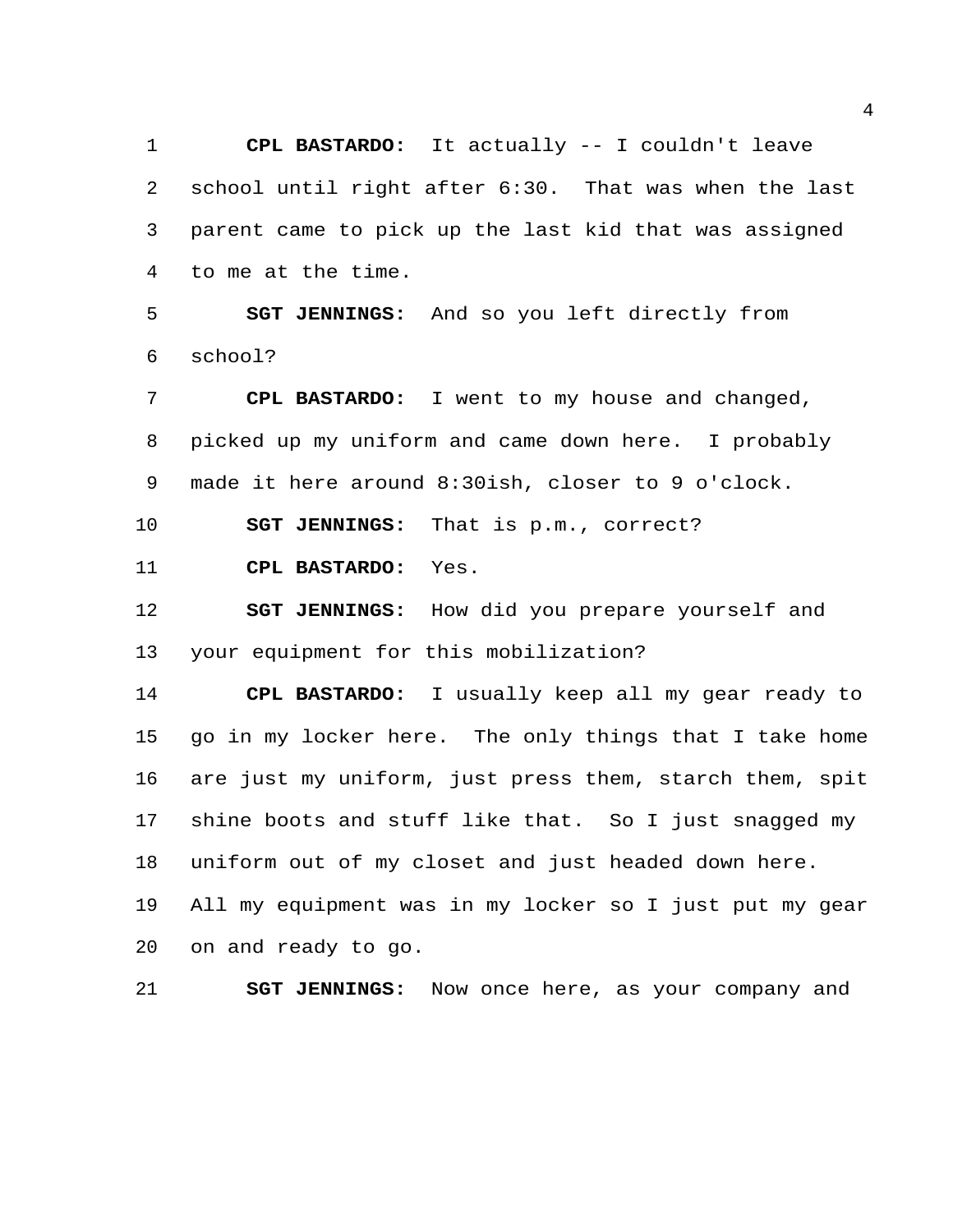your platoon start to organize, did you receive any type of an operation order or fragmentary order?

 **CPL BASTARDO:** In fact, we didn't really receive an official frag. We were basically just told to stand by and wait for further notice but basically that the mission was go down to ground zero and work as perimeter security. That was the gist of the operation, nothing formal.

 **SGT JENNINGS:** Did you receive any instruction, formal or informal, as to rules of engagement?

 **CPL BASTARDO:** Roger, yes. They told us we were going to be basically aiding, that we were going to be helping the police officers conduct the perimeter and they gave us a few guidelines as to like, okay, no press. Civilians that live in the area, keep them away. And that sort of thing. A general overview essentially.

 **SGT JENNINGS:** I understand. And did they give you an indication within that briefing say if an unruly civilian had come along or a dangerous situation arose, as to what level you were to contact that person? In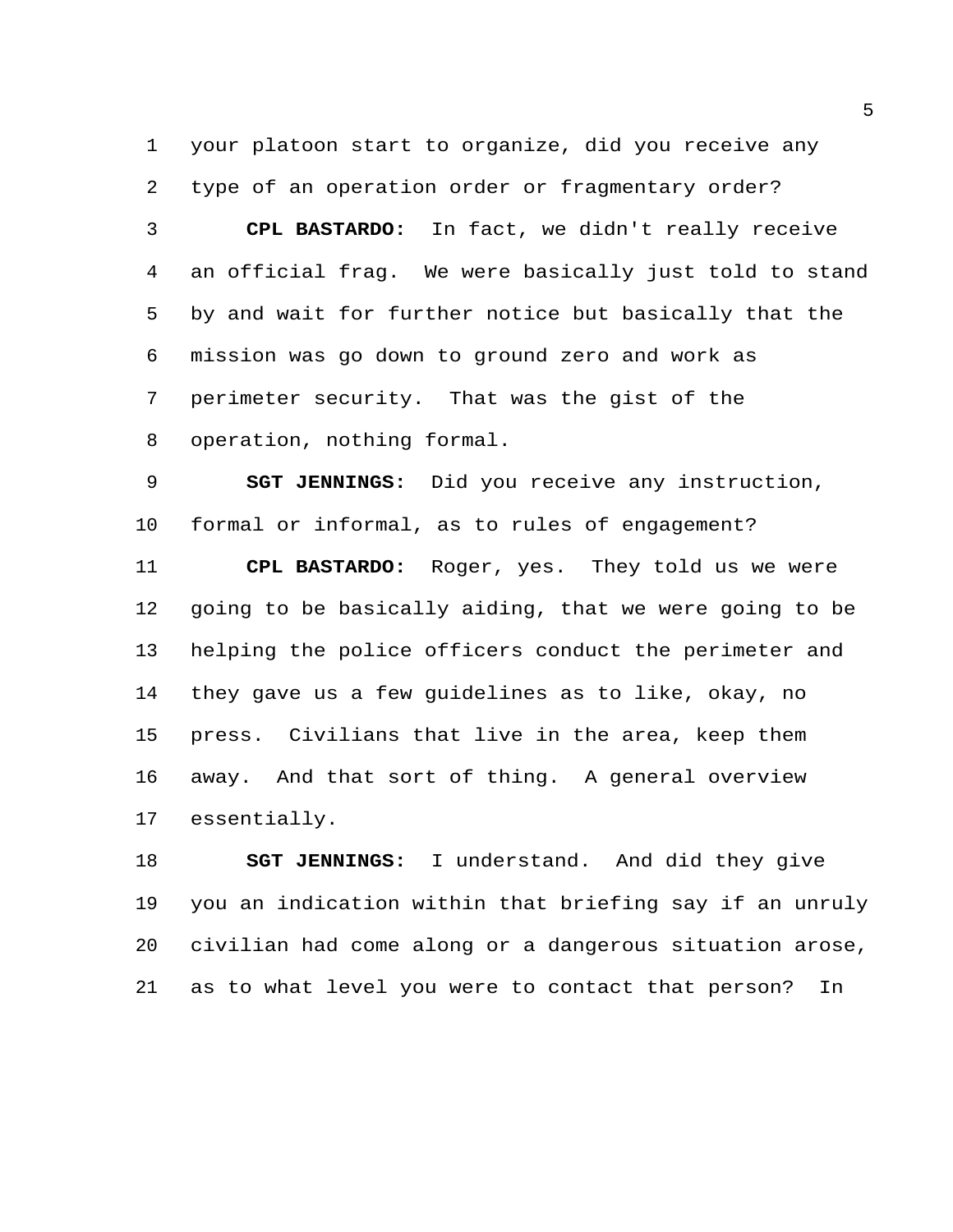other words, --

| 2  | CPL BASTARDO: No contact at all. No contact at           |
|----|----------------------------------------------------------|
| 3  | all. They told us that we should always defer to the     |
| 4  | police officers. That we basically were just helping     |
| 5  | them and they ultimately were the ones with the weapons  |
| 6  | and the ones with the professional training as to like   |
| 7  | seizing someone and apprehending them and that sort of   |
| 8  | thing.                                                   |
| 9  | <b>SGT JENNINGS:</b> Were you able to function as a fire |
| 10 | team leader and keep your soldiers in control? Did you   |
| 11 | have your soldiers assigned to you?                      |
|    |                                                          |
| 12 | CPL BASTARDO: Well, yes. There was really not            |
| 13 | much of a problem of control in the very first couple    |
| 14 | of days because the traffic was not very high. Things    |
| 15 | started getting a little out of hand a few days into     |
| 16 | the mission, about I would say five or six days into     |
| 17 | the mission when people were really, really trying to    |
| 18 | come around and snoop and people just trying to take     |
| 19 | pictures and that press. And that is when things         |
| 20 | actually -- control was a little bit, a little out of    |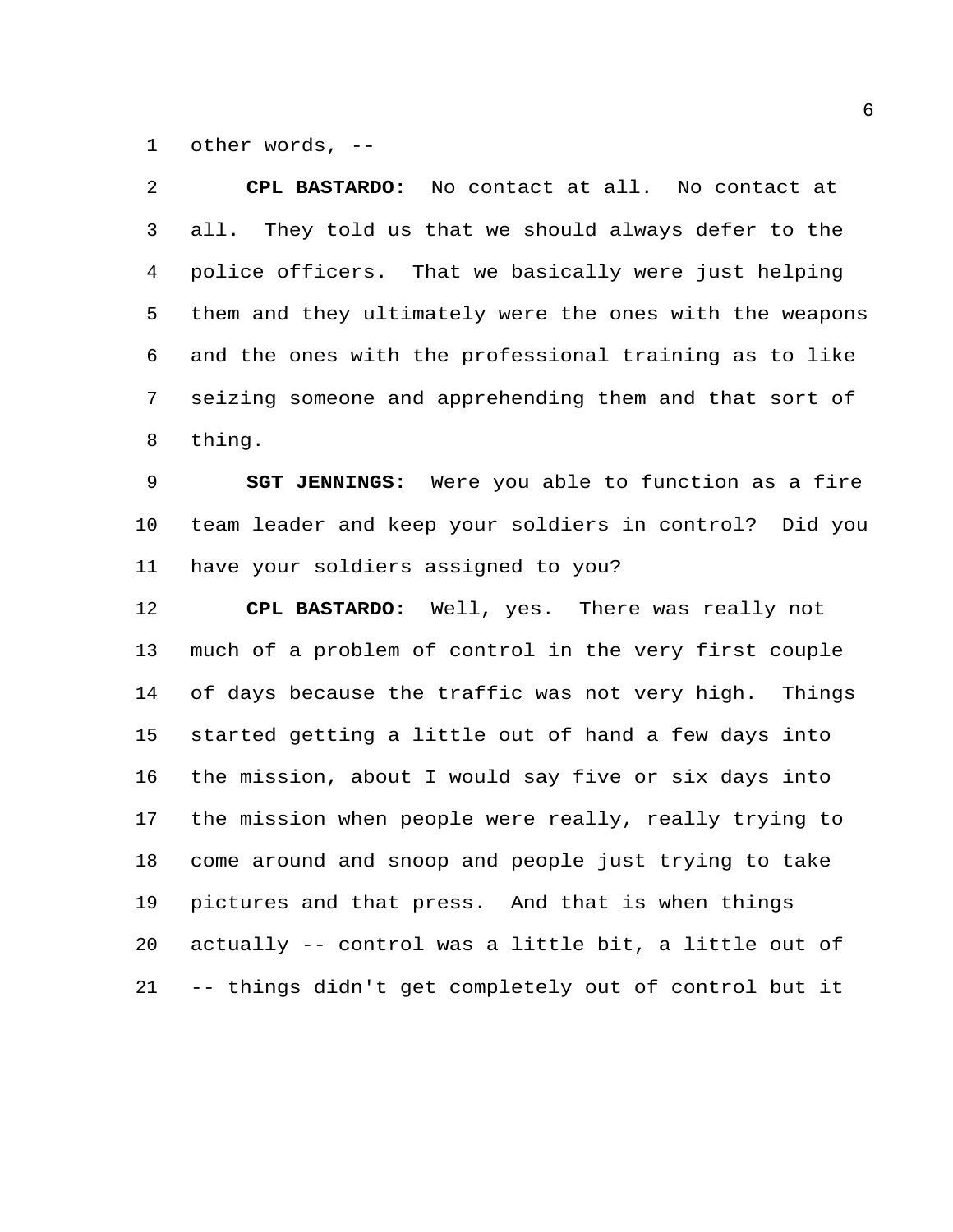was hard for us to actually like keep like hoards of people just trying to come to the points and just take pictures and stuff. So it was a little hectic but we maintained.

 **SGT JENNINGS:** As a fire team leader, as a corporal, did you have any problems caring for your troops, was everything available for you?

 **CPL BASTARDO:** No, not at all. Most of the check points that we were securing had either a Red Cross truck nearby that had food, drinks. And we had a medic with us that was checking on our feet because we were pulling pretty extended periods of time just like on our feet. So we had a medic that would come around and check people's feet. And I actually saw him pull somebody right to the side because this guy, his feet were pretty beat up. And this is a funny picture that I had in my head. Like I saw him on the side taking care of this guy around the corner and right on the other side there was like a mob of people just trying to come to our position. So it was kind of like one of those weird pictures, one of those weird images that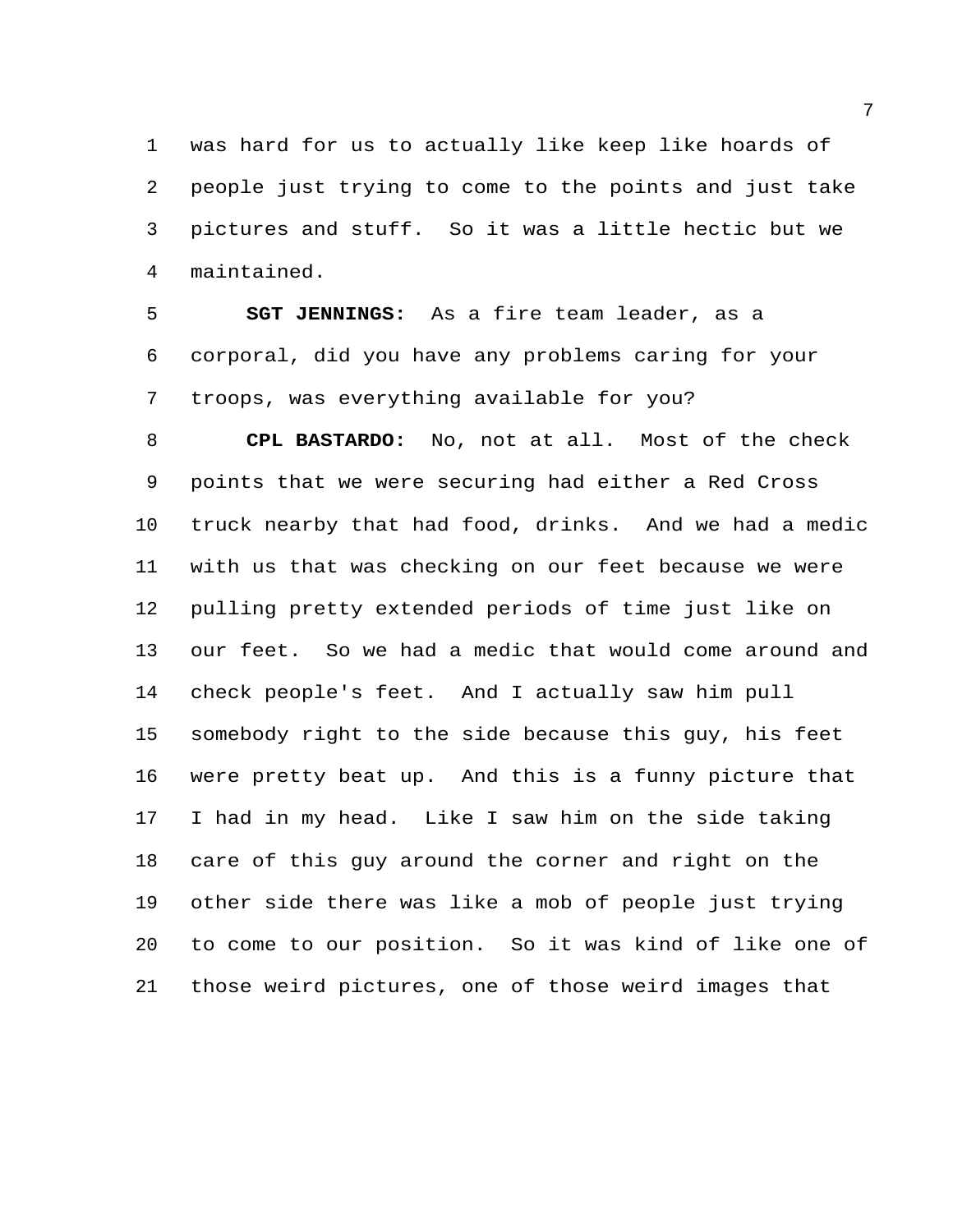just get burned in your mind where you see this guy taking care of somebody's feet around the corner, away from the crowd, and the crowd just trying to just snoop and poop. It was one of those Kodak moments.

 **SGT JENNINGS:** Since the mobilization, have you or any of your soldiers, had you gone through any type of administrative preparation, such as updating your records of emergency data, pay updates, wills?

 **CPL BASTARDO:** Yes, we have. In fact, the very last day of our mission was a Sunday night. And, initially, they -- actually, they told us halfway through the mission, that we were going to go back on a Sunday and that we were going to be dismissed that same Sunday night. But, as it turned out, we realized that there was a lot of administrative stuff that had to be taken care of. We actually updated our rosters. And I, myself actually sat down behind the person's desk and actually went through the paperwork and I started calling my guys and said, "Okay, you need to tell me your address and your phone number" because we can't afford to have any phony addresses or phony phone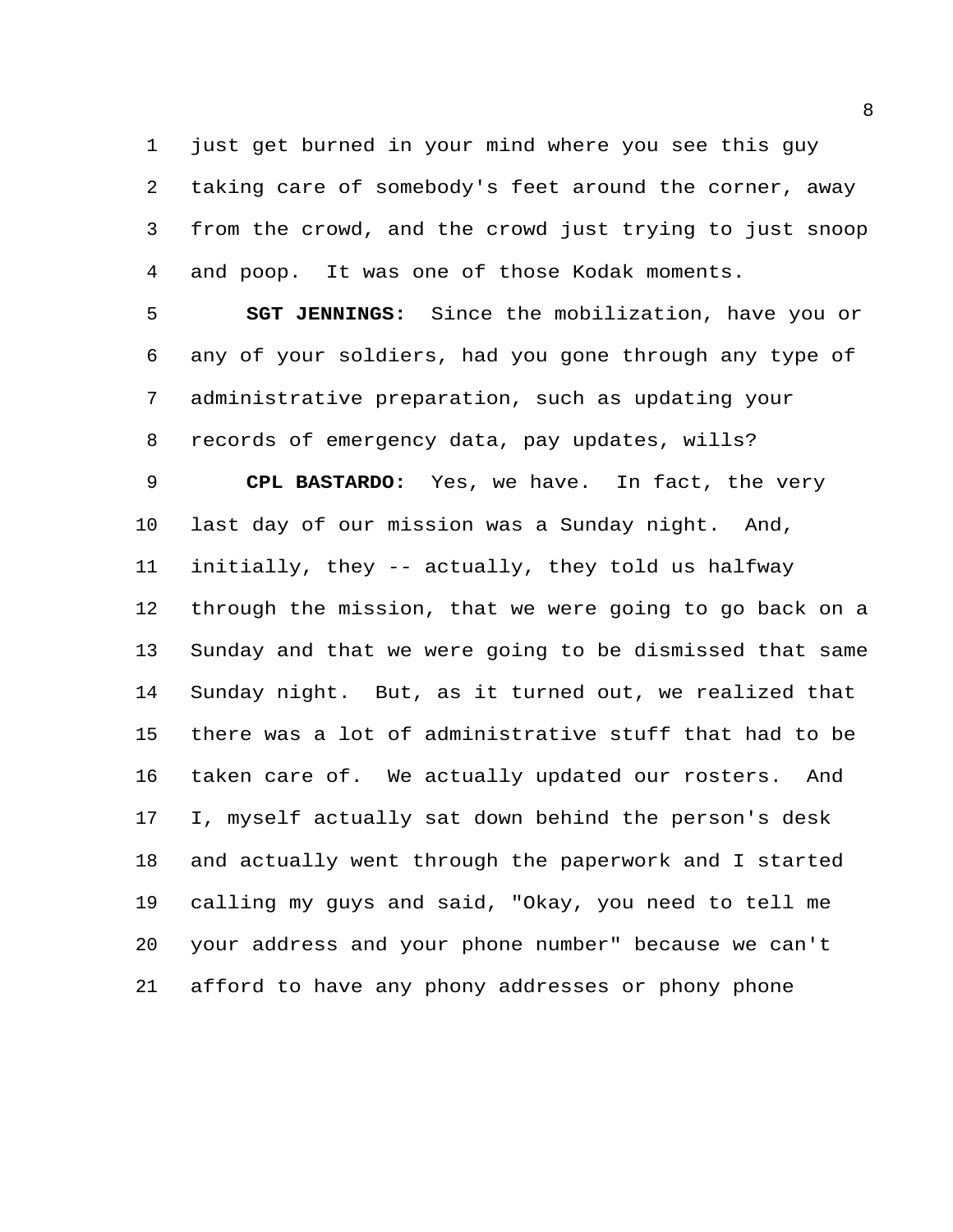numbers in case that we get activated again. So it went pretty smooth. It went pretty smooth.

 **SGT JENNINGS:** Now can you tell me from your position, your chain of command, can you go through it, who your squad leader is, so on and so forth, as high up as you know it? I don't necessarily need names, just the next person up.

**CPL BASTARDO:** My next higher?

 **SGT JENNINGS:** In other words, as far as you know, tell me your chain of command as far up as you know? **CPL BASTARDO:** Well, my squad leader is SGT Etalbo (phonetic). My platoon sergeant is SGT Cologne (phonetic). My first sergeant Asevedo (phonetic). My lieutenant is LT Gibbs, 2nd LT Gibbs. My commander is CPT Roya (phonetic). My lieutenant commander is LT COL Slack (phonetic). As far as the division commander, I can't tell you his name. I believe the current chief -- like the Army --

**SGT JENNINGS:** That is fine.

**CPL BASTARDO:** Okay, all right.

**SGT JENNINGS:** Also, did you have any indication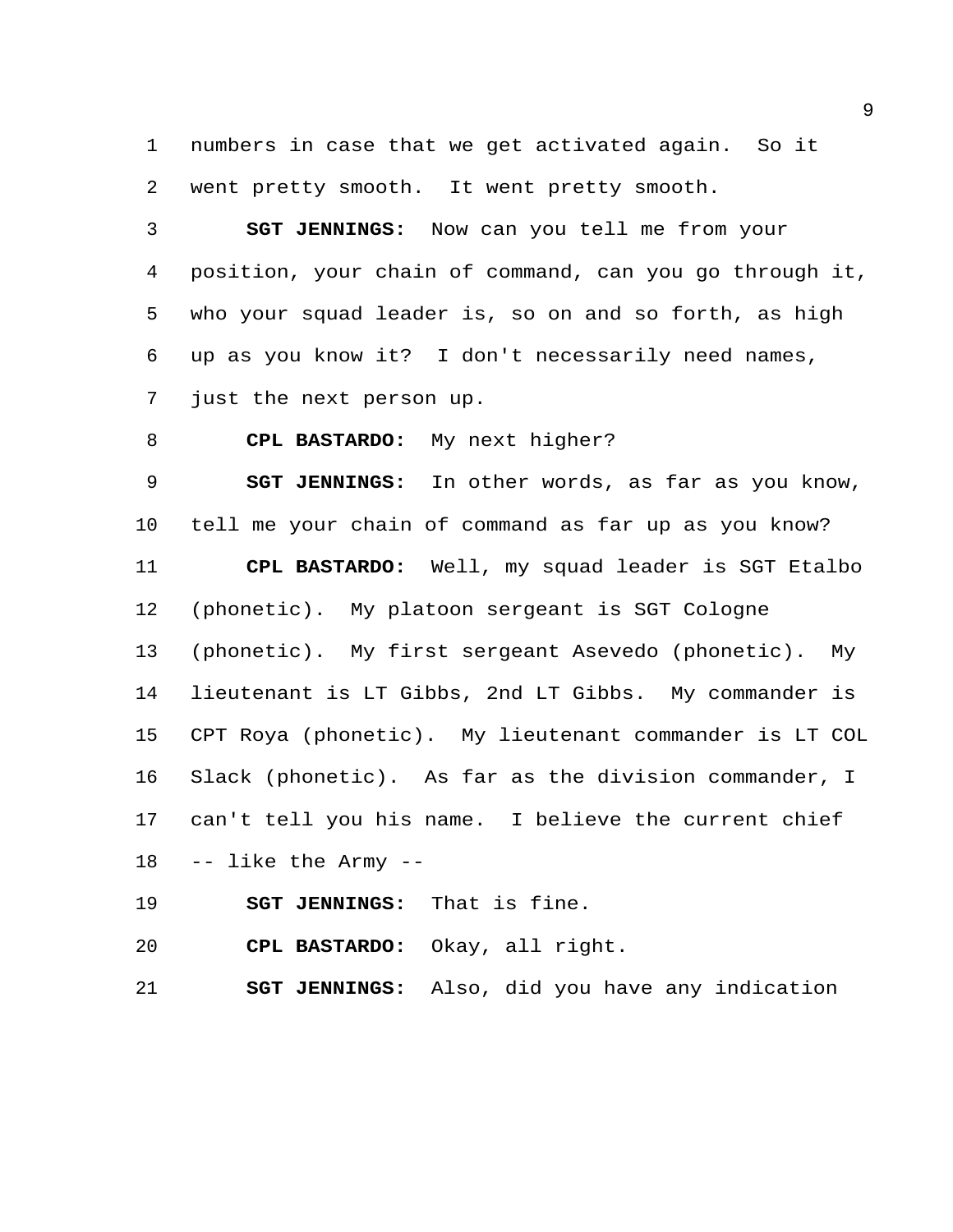of what the chain of command, if you will, or

 relationship was between civilian authorities and the military?

 **CPL BASTARDO:** We were not aware of that. That was happening a bit higher than us. And we were -- the information was trickling down. Slowly but surely it was trickling down. But we were not aware of what was happening between the civil authorities and our chain of command.

 **SGT JENNINGS:** Did you receive any type of a communications plan? In other words, how were you supposed to communicate from your post to another post or to your platoon sergeant or NCO IC and beyond? **CPL BASTARDO:** We were given 126 radios but those turned out not to work. And ultimately what we did was we got the PRC-77s. So we had one PRC-77 at every post.

 The first couple of days communication was just basically people just kind of like doing round robins, just going out there finding out -- our lieutenant did an excellent job of keeping control and checking on the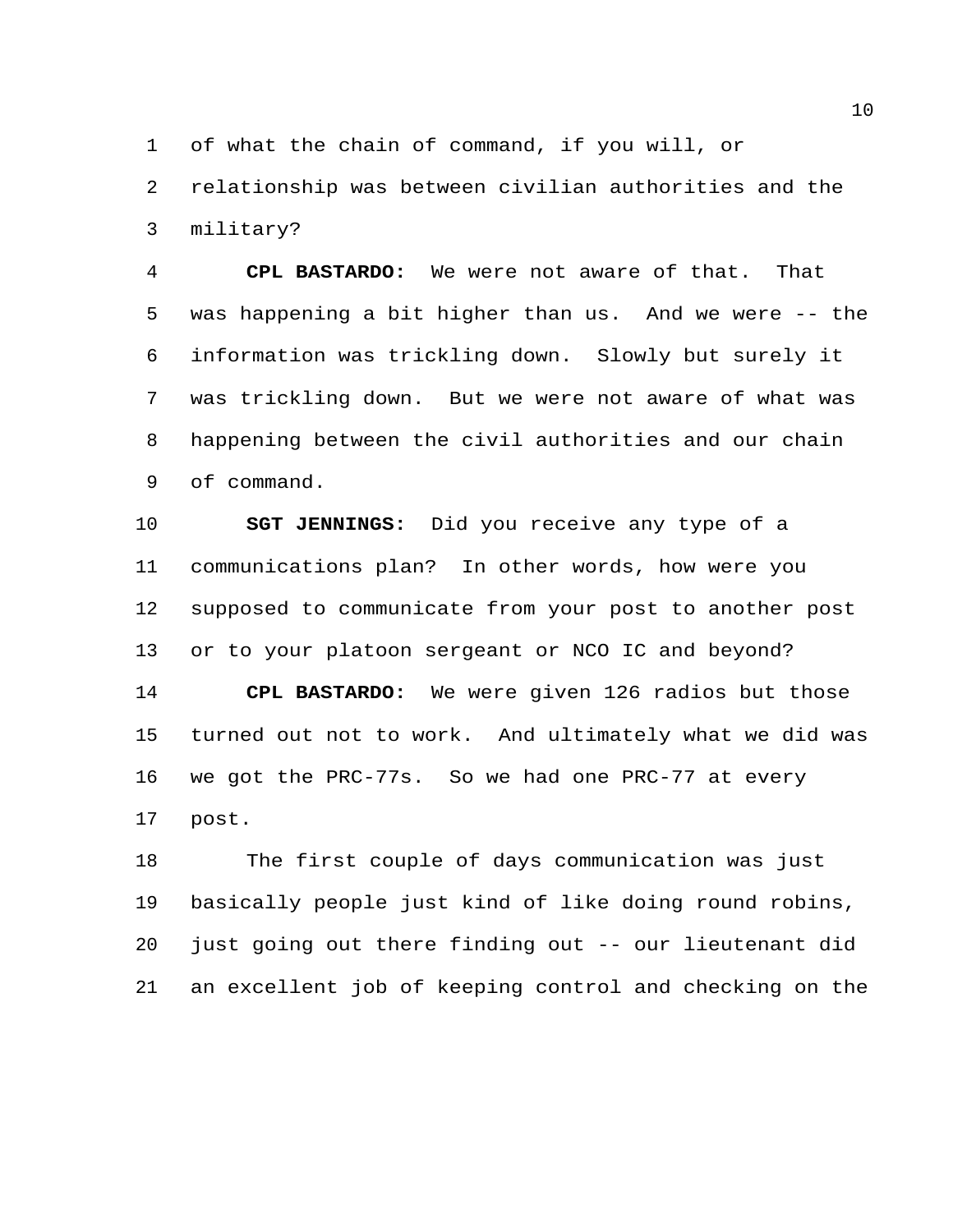troops, LT Gibbs. He did an excellent job on that and getting us the communication. It took a few days to get us the PRC-77s because the process of switching from the 126's to the 77s was a little bit complicated. But we finally got those. Everything started running smooth, radio checks and everything.

 **SGT JENNINGS:** Were you given any indication of procedure or process for contacting civilian

authorities?

 **CPL BASTARDO:** No, that didn't happen at our level. Maybe a lieutenant or higher but it didn't happen at our level.

 **SGT JENNINGS:** Were you given a mission statement for this mission? In other words, you were given an unofficial fragmentary order. Did anyone tell you what your -- clearly define what your mission was in this operation?

 **CPL BASTARDO:** To tell you the truth, my memory escapes me but the lieutenant did put out an official mission statement, he did. Within that mission statement, it was essentially perimeter guard and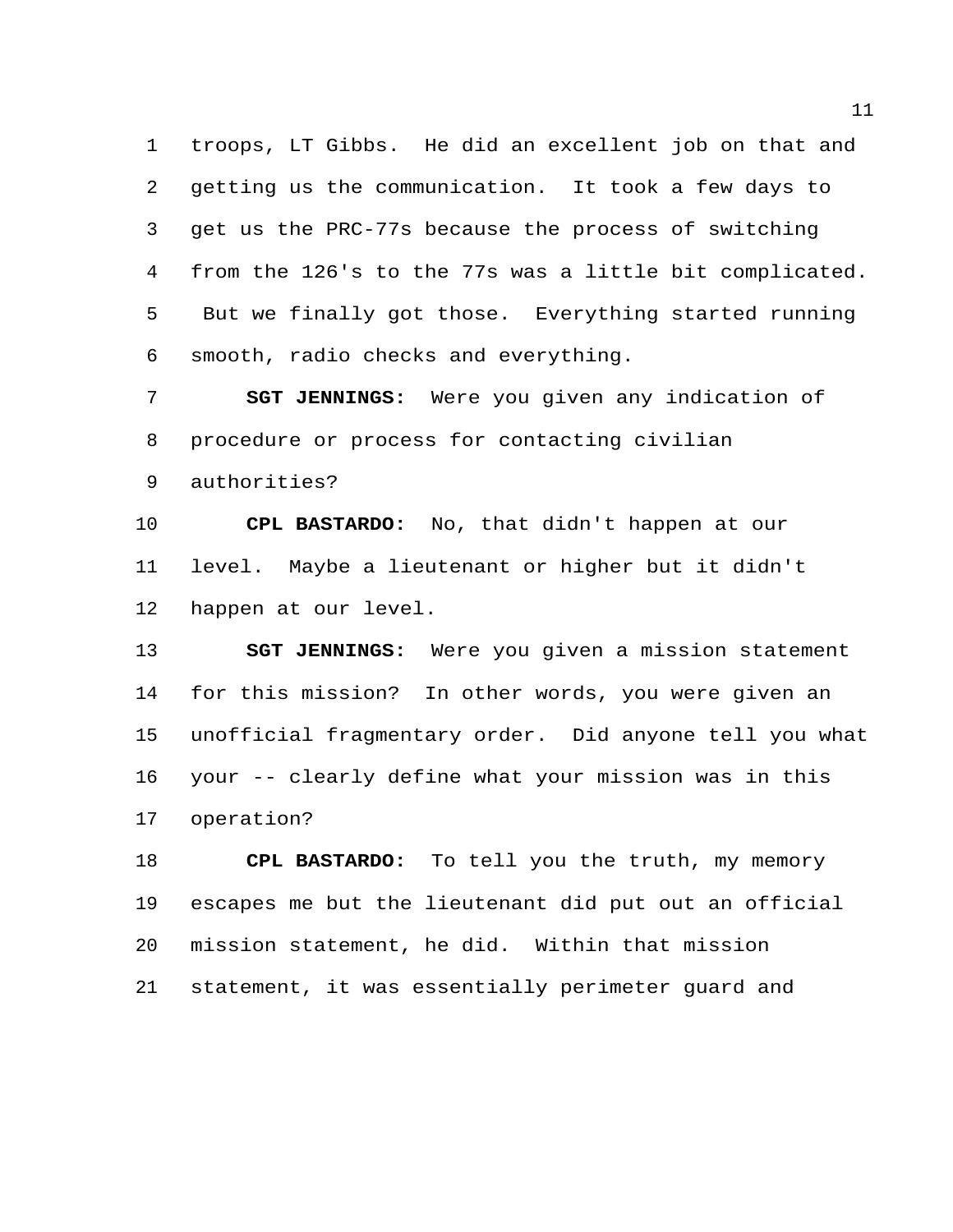helping the NYPD, the police department, and

 controlling both vehicle traffic and human traffic from Ground Zero, which at that time was a large perimeter. It has shrunk since then but that is basically the mission statement. That is the gist of it. The wording of it, I couldn't recall but the lieutenant did put out a clear-cut statement.

 **SGT JENNINGS:** Now as the fire team leader, did you find the support services, soldier support services were adequate? In other words, you were able to feed your soldiers, keep them properly clothed, everything along that line?

**CPL BASTARDO:** Yes, yes, it was excellent.

 **SGT JENNINGS:** Did you have an understanding of how you were to access those services?

 **CPL BASTARDO:** Yes, we put in place a system of hourly -- like we would take -- we would spend a few hours on and then one hour off. And during that hour, we would talk about what we need, how are people doing. And we actually had a break area where people can keep like gear if they would get cold, people can keep extra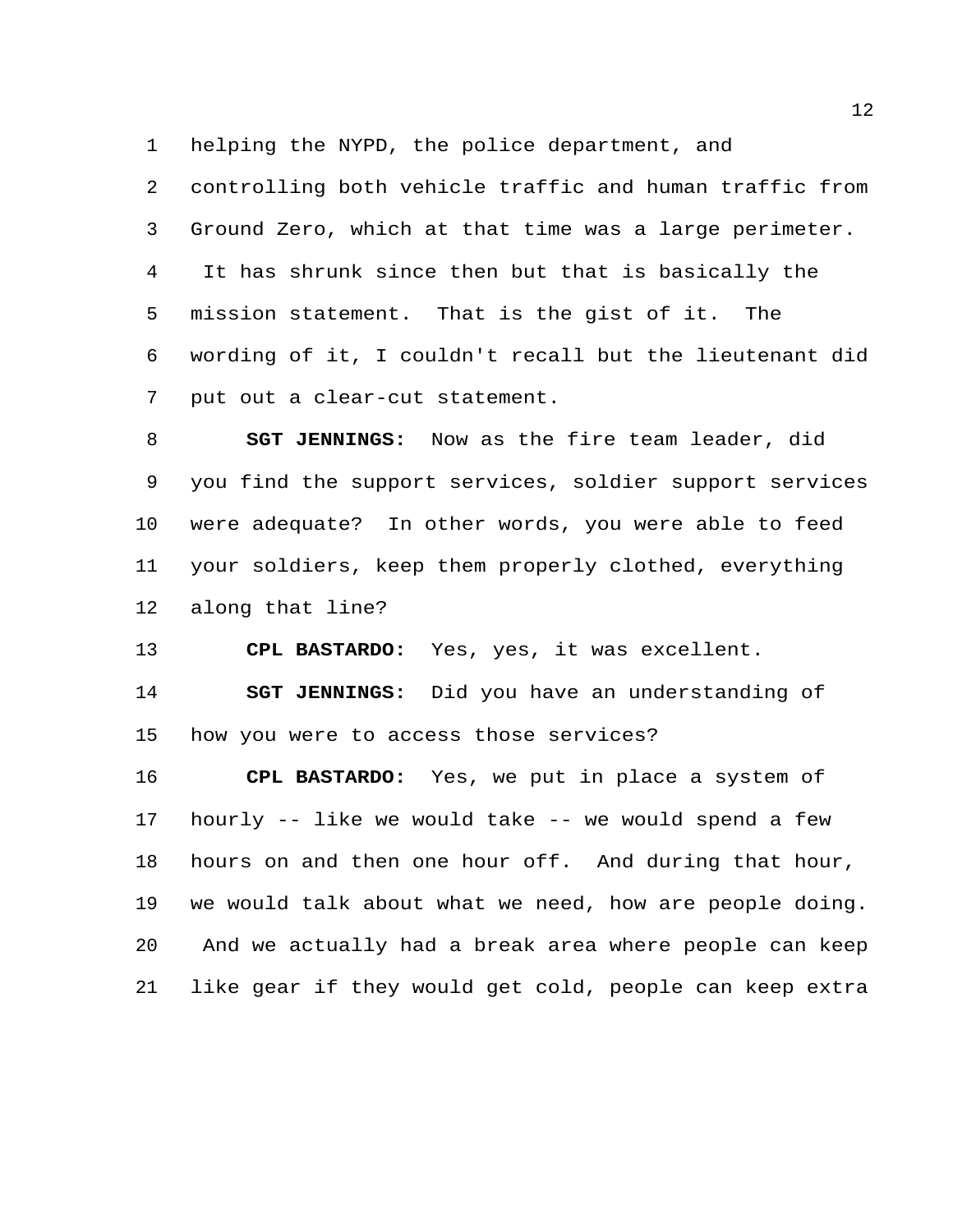stuff. And that is how we worked it out. Like I said, we had the Red Cross out there really taking care of people very well.

 **SGT JENNINGS:** Did you have any force protection concerns?

**CPL BASTARDO:** What do you mean?

 **SGT JENNINGS:** Force protection is the act of taking care of the soldier in a place where normally he wouldn't be at risk, having basically security for the security? Were you concerned when you were on post that there could be another terrorist incident, that you could be shot at or you could be overrun?

 **CPL BASTARDO:** That was a concern that we had all along. It is one of those things that you fear. But you are out there, you are doing your job. You do your job. And you try to do your job the best you can. But it is just one of those things that you just never know and that is one of the reasons why we were out there trying to keep the crowds away. So that we didn't have an incident like that. But this is one of those things that you are just never 100 percent sure. And you just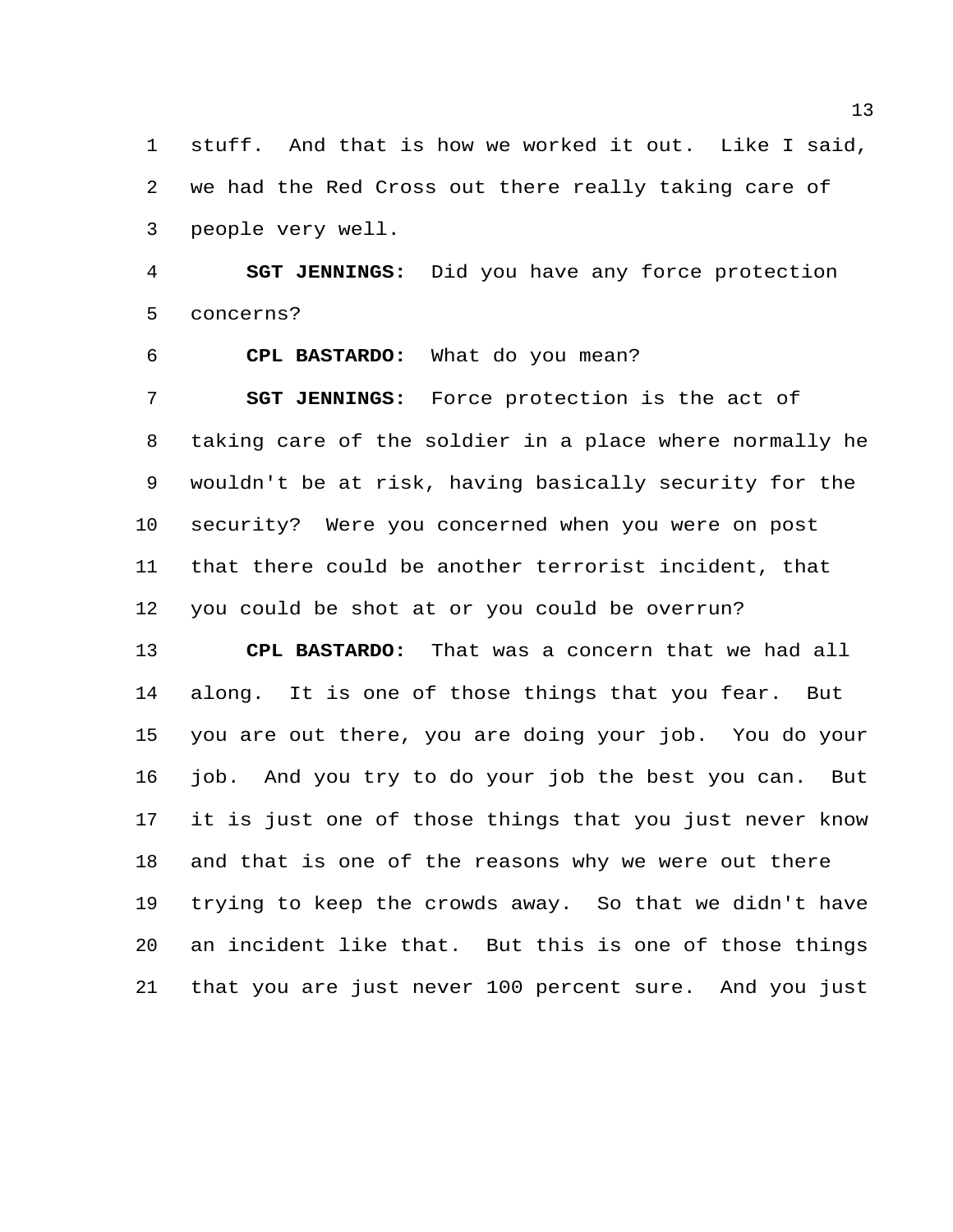keep your eye on the look-out for it.

 **SGT JENNINGS:** Were you armed at any time? **CPL BASTARDO:** No, we were not allowed weapons, period.

**SGT JENNINGS:** Do you know if -- were your weapons taken out of the armory?

 **CPL BASTARDO:** Yes, we did have weapons available to us in case a riot broke out or in case of any complex situation. We actually had a truck out there with us, and we had M-16s on the racks. And we could have -- we had an armory with us at all times, and we could have accessed those weapons if need be.

 **SGT JENNINGS:** Right. And to finish with, do you have any personal stories, anything you want to tell us, even if it is just your insight on the operation? **CPL BASTARDO:** To tell you the truth, this is one of those things, I was in the active Army. And in 1994, when this whole thing happened down in Haiti, this whole Operation Uphold Democracy, bringing this president back into place and stuff, we did a lot of kind of like MP police work. We did some raids and we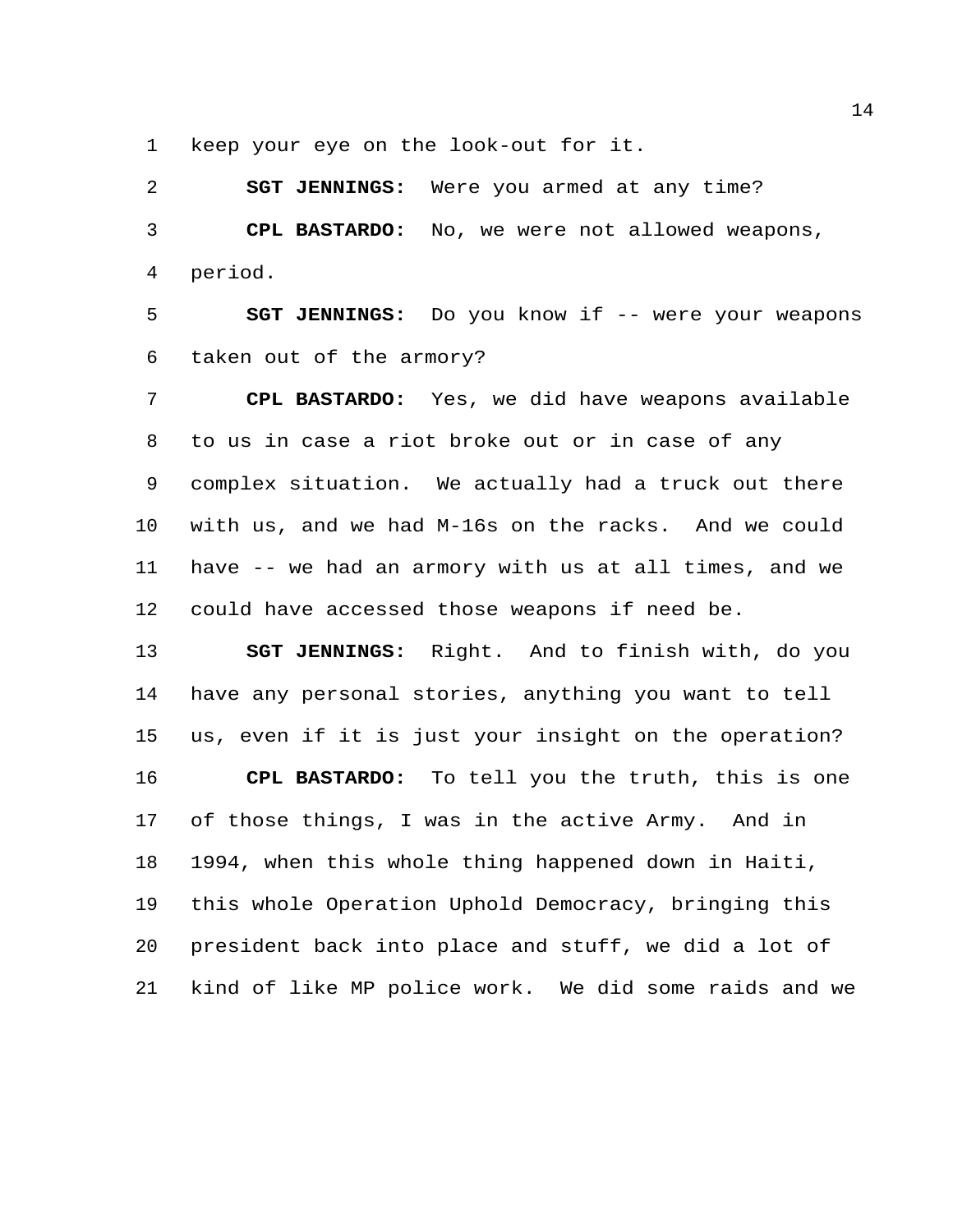did a lot of things where we had to wear flack vests 24/7 and all these things. And I always had this idea that those were things I was to experience in far away lands. But when I actually saw it happening in New York City, my mind was boggled. I used to walk around, and everyday I just told myself that I never thought that I was ever to experience something like this in the heart of New York City. So to me that was like the most outlandish thing, to be walking around Manhattan, like the heart of Manhattan downtown in a flack vest, on the look-out for any possible like terrorist acts. To tell you the truth, today still I am kind of shaken by it. And I don't know if I have actually come to the terms with the fact that the towers are no longer there. It is just one of those things that it is probably going to take a little bit to sink in. But for me the biggest thing was just walking

 around the city wearing all this stuff and just looking out for security. I never thought that I was ever going to live the day to see that.

**SGT JENNINGS:** You answered before but I am going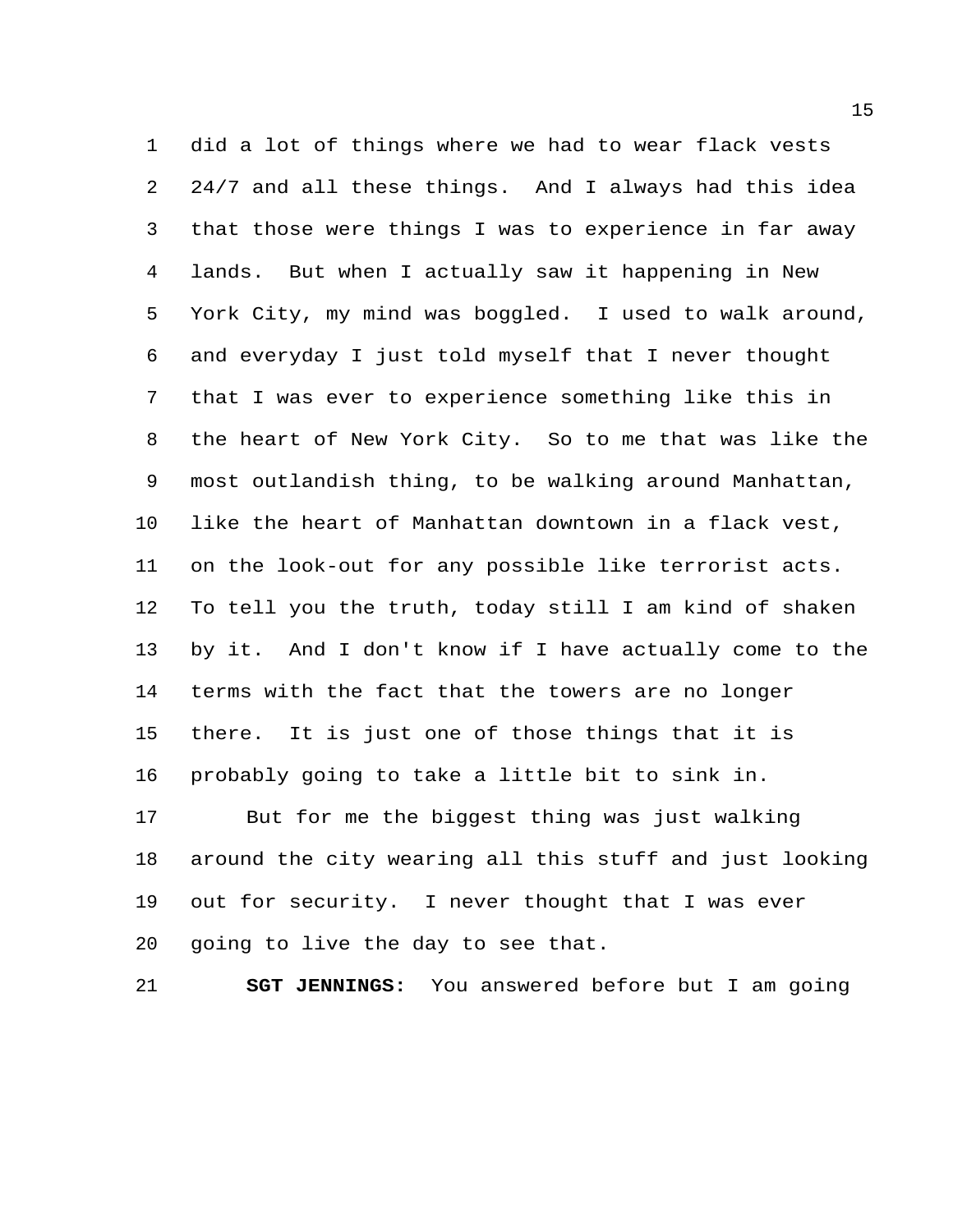to ask again. What grade level do you teach?

**CPL BASTARDO:** Middle school.

**SGT JENNINGS:** So 6th, 7th grade?

**CPL BASTARDO:** Well, 7th and 8th grade, actually.

**SGT JENNINGS:** 7th and 8th grade?

**CPL BASTARDO:** Yes.

 **SGT JENNINGS:** What would you, when you go back to the classroom and with the typical curiosity with a seventh grade is going to have for an event like this, what are you going to tell them when they say, "Well, what was it like? What did you see?"

 **CPL BASTARDO:** I have already gone back, and we actually -- I haven't gotten a chance to actually teach in the classroom yet because we have been doing a lot of back-briefs and a lot of counseling. And one of the first things that my kids asked me when I went back was who is Osama Bin Laden? I was kind of like shocked because how can I explain to this 12-year-old that this is a terrorist, who actually just basically the whole world. And I kind of like paused for a second. And I told them he is somebody who really had a rough life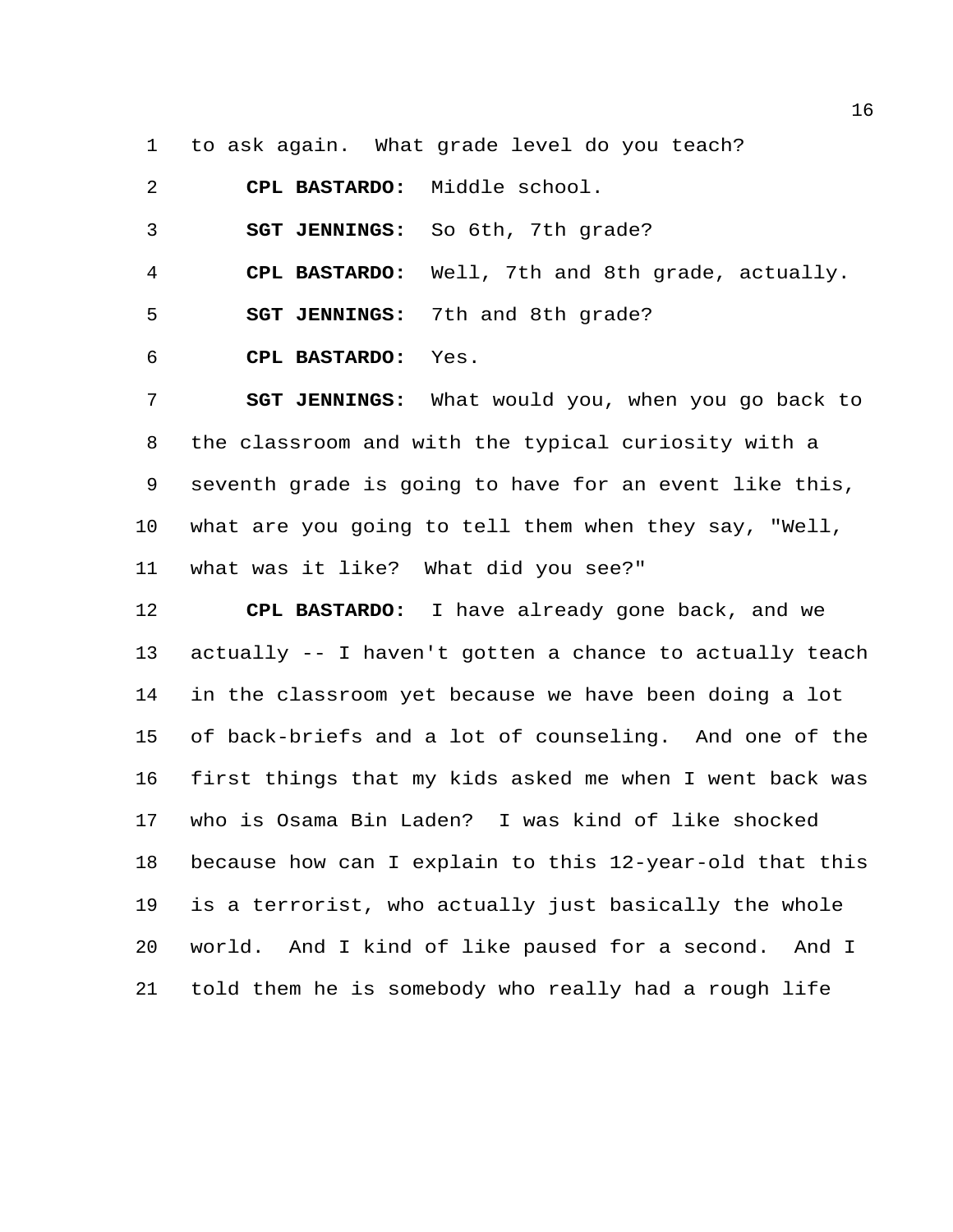and because of that, he does not like people. And the kid asked me, "So people who have rough lives don't like everybody else?" And I said, "On average, that is what happens. If your life is rough, you are going to tend not to like people because you are going to blame other people for how bad your life is." And that was like one of the most -- the question really took me aback. And I kind of like paused and I really didn't know what to answer but that is the answer I gave. I am not sure if that is the right or the wrong answer. I don't know if there is a right or wrong answer to something like that.

 But the kids are pretty cautious these days. You would be surprised because there is so much media going around and so much information flowing, that you would be surprised how much they know. So the first thing was who is Osama Bin Laden? I was like, wow, this kid asked me.

 **SGT JENNINGS:** All right, thank you very much. **CPL BASTARDO:** All right.

**SGT JENNINGS:** This is SGT Patrick Jennings, 126th